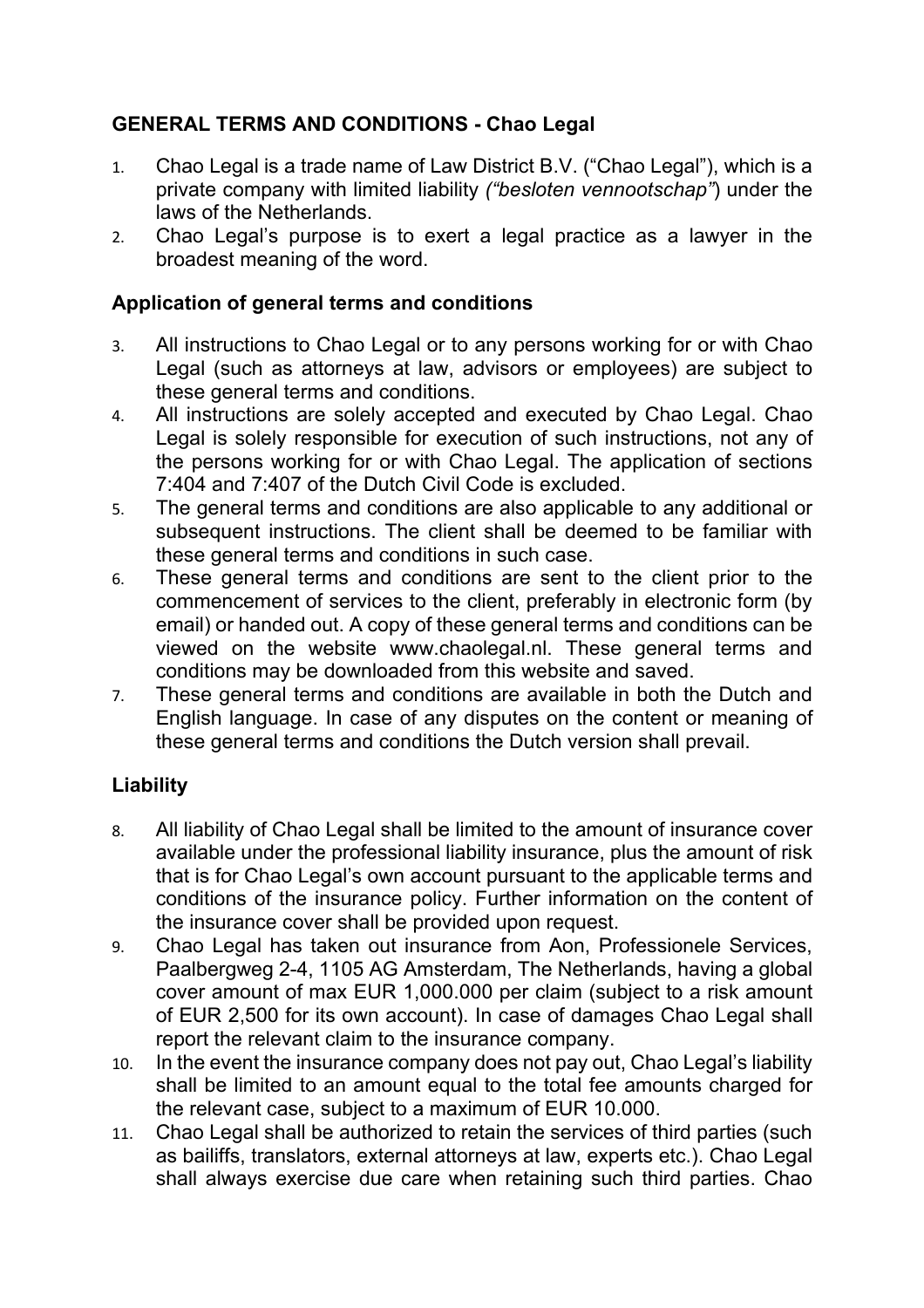Legal shall not be liable for any damages caused by such third parties. The client authorizes Chao Legal to accept any disclaimers of such third parties.

12. Chao Legal does not use a third parties account *("Stichting Beheer Derdengelden"*).

## **Indemnification**

13. The client shall indemnify and hold Chao Legal harmless against any claims of third parties, (legal) expenses and support included, that in any way relate to or follow from the services provided to the client, except to the extent caused by gross negligence or willful misconduct by Chao Legal.

### **Limitation period**

- 14. If Chao Legal ceases its legal practice, any title to claim damages from Chao Legal shall expire not later than one year from the date Chao Legal so ceases to exert its legal practice.
- 15. In all other instances title to claim damages shall be limited to one (1) year after the event that caused the damages was discovered or should have been discovered and, in any case, not later than two (2) years after the event that caused the damages took place.

## **Rights of third parties**

16. Not only Chao Legal but also persons that have been retained by Chao Legal for services in relation to any instruction may enforce these general terms and conditions.

### **Fees charged**

- 17. The amount of the hourly fees charged excluding VAT shall be agreed with the client prior to the provision of services. Services provided shall be periodically charged to the client and be payable within fourteen (14) days, starting from the date of the invoice.
- 18. The invoice shall include a specification, where applicable. The amount charged shall be calculated by multiplying the number of hours worked by the agreed hourly rate, adding any additional office expenses and VAT as well as disbursements (such as expenses of third parties, travel expenses). As regards travel expenses, Chao Legal staff shall preferably travel – if efficient - by public transport, second class.
- 19. Chao Legal shall be authorized to agree on alternative fee arrangements with the client.

### **Complaints procedure**